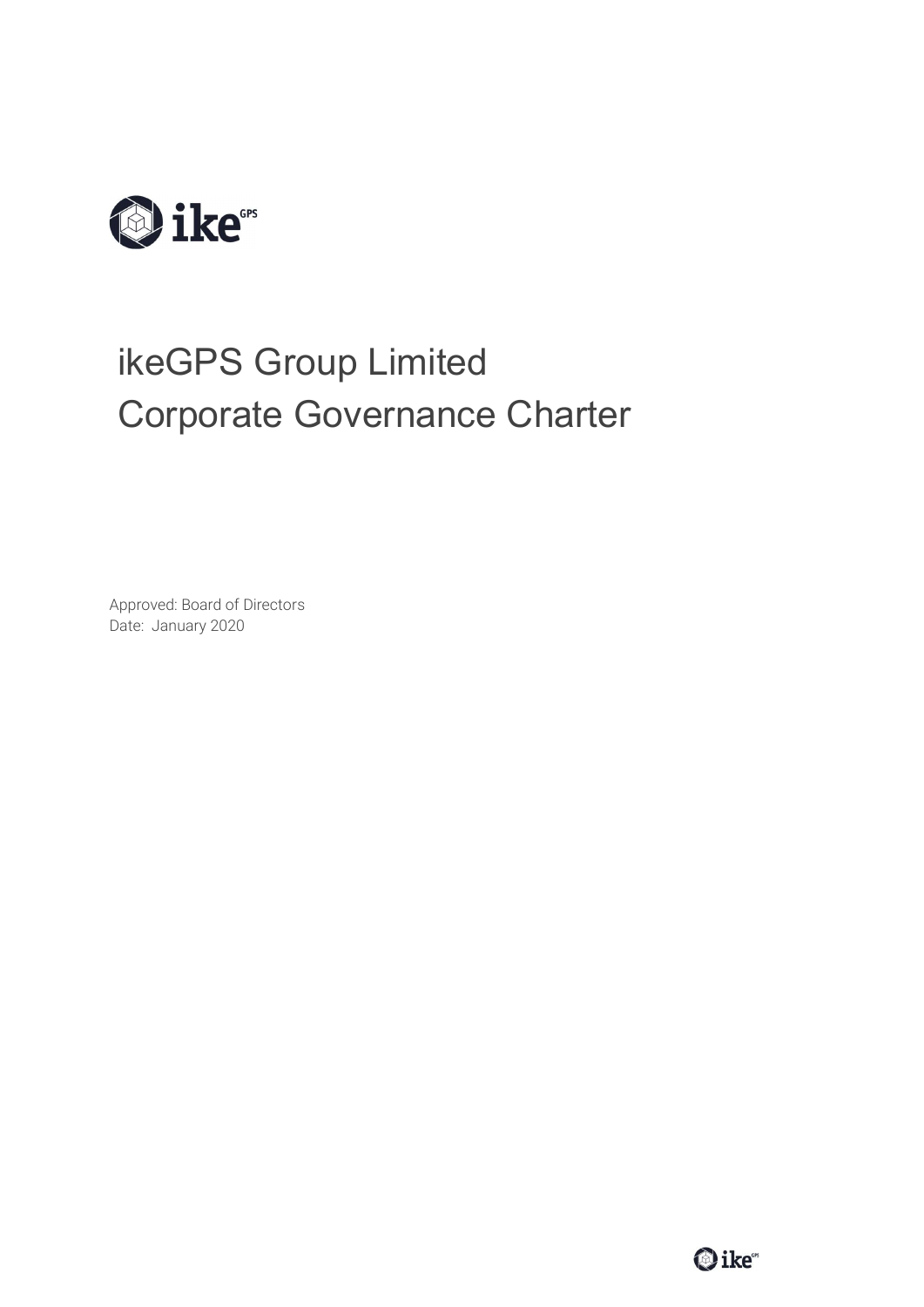# **CONTENTS**

| 1               | CORPORATE GOVERNANCE PRINCIPLES | $\mathbf{2}$    |
|-----------------|---------------------------------|-----------------|
| 2               | COMPOSITION OF THE BOARD        | 3               |
| 3               | ROLE OF THE CHAIR               | 5               |
| $\overline{4}$  | DIRECTOR EMPOWERMENT ASSURANCE  | 6               |
| 5               | DIRECTOR RESPONSIBILITIES       | 7               |
| 6               | CONFLICTS OF INTEREST           | 9               |
| 7               | COMMITTEES OF THE BOARD         | 10 <sup>°</sup> |
| 8               | THE CHIEF EXECUTIVE OFFICER     | 12              |
| 9               | SHAREHOLDER PARTICIPATION       | 13              |
| 10 <sup>°</sup> | REPORTING AND DISCLOSURE        | $13_{-}$        |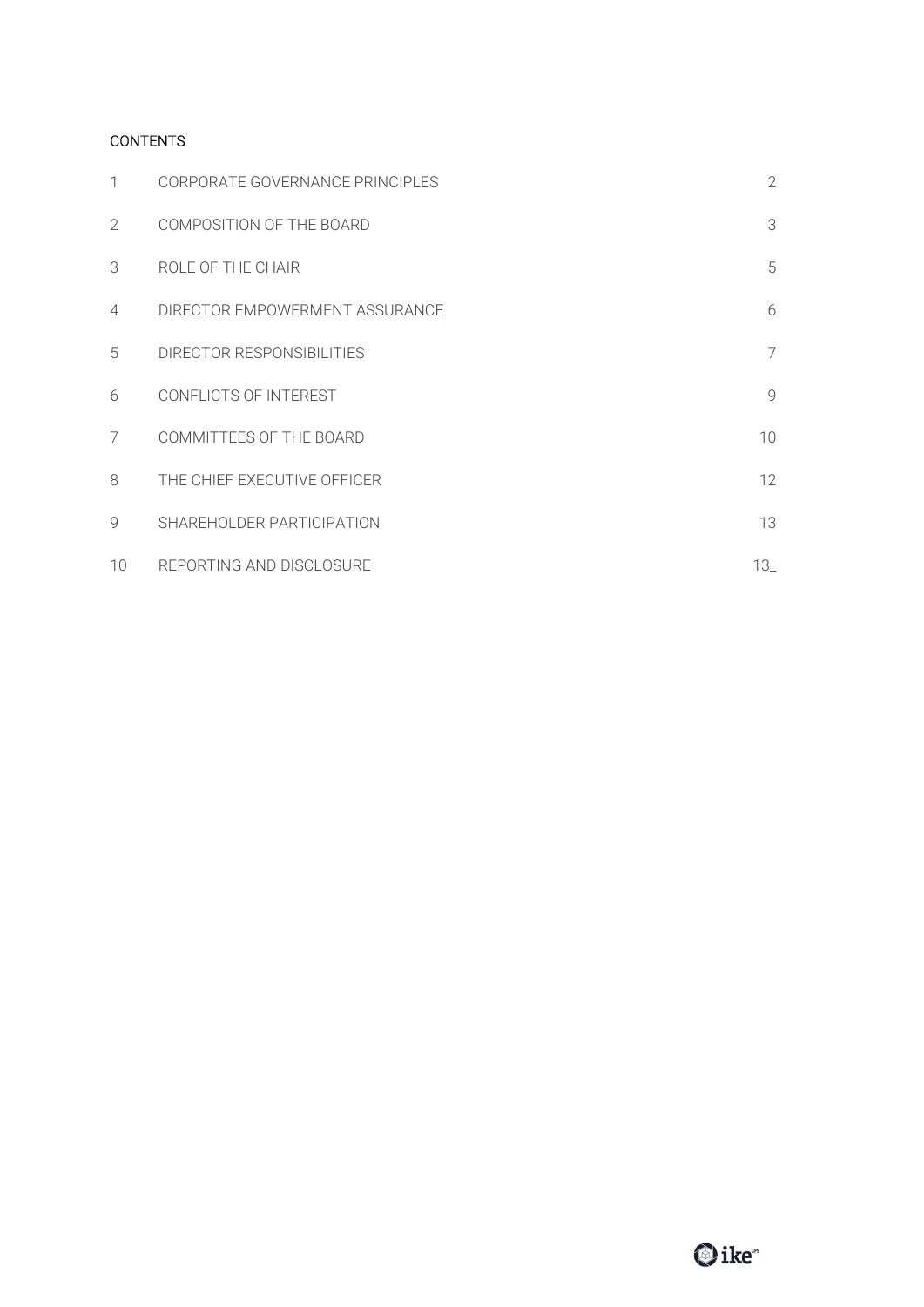

# IKEGPS GROUP LIMITED CORPORATE GOVERNANCE CHARTER

The Board of ikeGPS Group Limited (the Company) has on 23 July 2014 adopted the following Corporate Governance Charter:

# 1. CORPORATE GOVERNANCE PRINCIPLES

#### 1.1 Role of the Board

The Board is responsible for directing the Company and enhancing its value for shareholders in accordance with good corporate governance principles.

# 1.2 Chair and Deputy Chair

The Board will elect a Chair whose primary responsibility is the efficient functioning of the Board and may elect a Deputy Chair to support the Chair and act in the Chair's place when the Chair is unavailable.

#### 1.3 Chief Executive Officer

The Board appoints a chief executive officer (CEO) who is responsible for the management of the Company in accordance with the strategies approved by the Board. The CEO may also be appointed as a director.

#### 1.4 Separation of Roles

The Board endorses the separation of the roles of Chair and CEO.

# 1.5 Link with Performance

The Board recognises that the quality with which it performs its functions is an integral part of the performance of the Company and that there is a strong link between good governance and performance.

#### 1.6 Annual Review

This Charter outlines the corporate governance principles and guidelines in place to assist the Board in achieving its objective for the Company. The Board annually reviews the Charter and reports to shareholders on implementation of the principles and guidelines of the Charter on any significant departures from the principles and guidelines.

# 1.7 Code of Ethics

The Board recognises that high ethical standards and behaviors are central to good corporate governance and it is committed to implementing, reviewing and monitoring observance to a written Code of Ethics for the Company.

#### 1.8 Information to New Directors

On appointment to the Board a director will be given a copy of this Charter, appropriate induction training as to the responsibilities of the directors and a comprehensive appointment letter / agreement covering the role of the Board, the Board's expectations of the director and any particular terms of his or her appointment. Role of the board

#### 1.9 Company's Objective

The objective of the Company is to generate growth and shareholder gain.

#### 1. Direction of Company

In pursuing this objective, the role of the Board is to assume accountability for the success of the Company by taking responsibility for the direction and management of the Company.

#### 1.10 Main Functions of the Board

The main functions of the Board are to: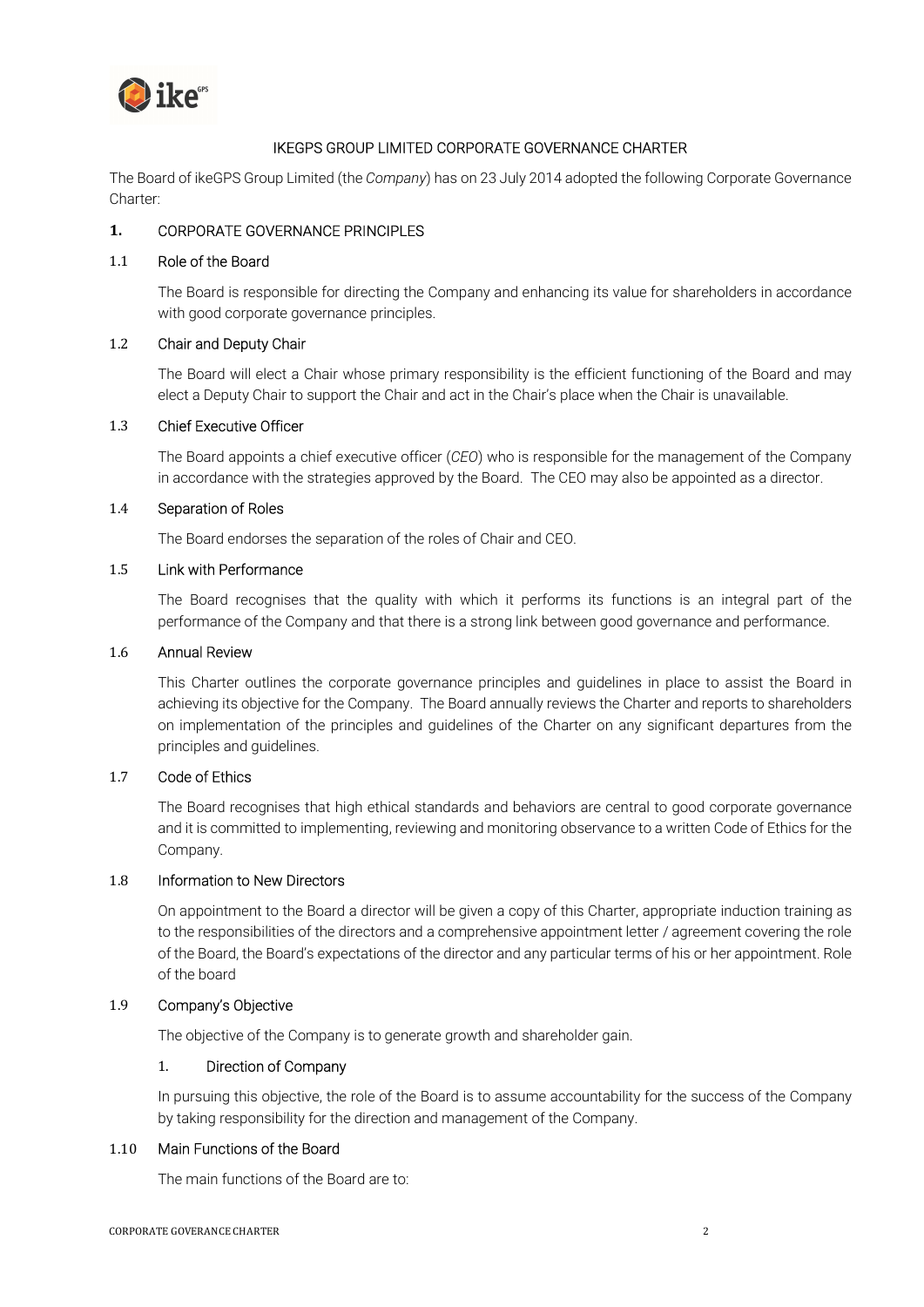

- (a) approve, and from time to time review, the strategic direction of the Company;
- (b) select and (if necessary) replace the CEO;
- (c) ensure that the Company has adequate management to achieve its objectives and to support the CEO and that a satisfactory plan for management succession is in place;
- (d) review and approve the strategic, business and financial plans prepared by management and to develop a depth of knowledge of the Company's business so as to understand and question the assumptions upon which such plans are based and to reach an independent judgment on the probability that such plans can be achieved;
- (e) review and approve individual investment and divestment decisions which the Board has determined should be referred to it before implementation;
- (f) review and approve material transactions not in the ordinary course of the Company's business;
- (g) approve the appointments by, or at the request of, the Company (including its affiliates) to the boards of directors of subsidiary and associate companies;
- (h) monitor the Company's performance against its approved strategic, business and financial plans and to oversee the Company's operating results on a regular basis so as to evaluate whether the business is being properly managed;
- (i) ensure ethical behaviour by the Company, the Board and management, including compliance with the Company's Constitution, the relevant laws, listing rules and regulations and the relevant auditing and accounting principles;
- (j) implement and from time to time review the Company's Code of Ethics, foster high standards of ethical conduct and personal behaviour and hold accountable those directors, managers or other employees who engage in unethical behaviours;
- (k) ensure the quality and independence of the Company's external audit process; and
- (l) assess from time to time its own effectiveness in carrying out these functions and the other responsibilities of the Board.

#### 1.11 Board Relationship with CEO

The Board acknowledges that it has an important role to provide high level counsel to the CEO, to constantly monitor the performance of the CEO against the Board's requirements and expectations and to take timely action if the objective of the Company is not being achieved or a correction to management is required.

# 2. COMPOSITION OF THE BOARD

#### 2.1 Board Skills

The Board should at all times comprise members whose skills, experience and attributes together reflect diversity, balance, cohesion and match the demands facing the Company.

#### 2.2 Appointments to the Board

Every new appointment to the Board is considered and decided by the Board as a whole taking into account the range of relevant skills and experience a potential new director may offer the Board and his or her ability to fully commit the time needed to be effective as a director of the Company. A director appointed by the Board must submit himself or herself for reappointment by shareholders at the next annual meeting following his or her appointment.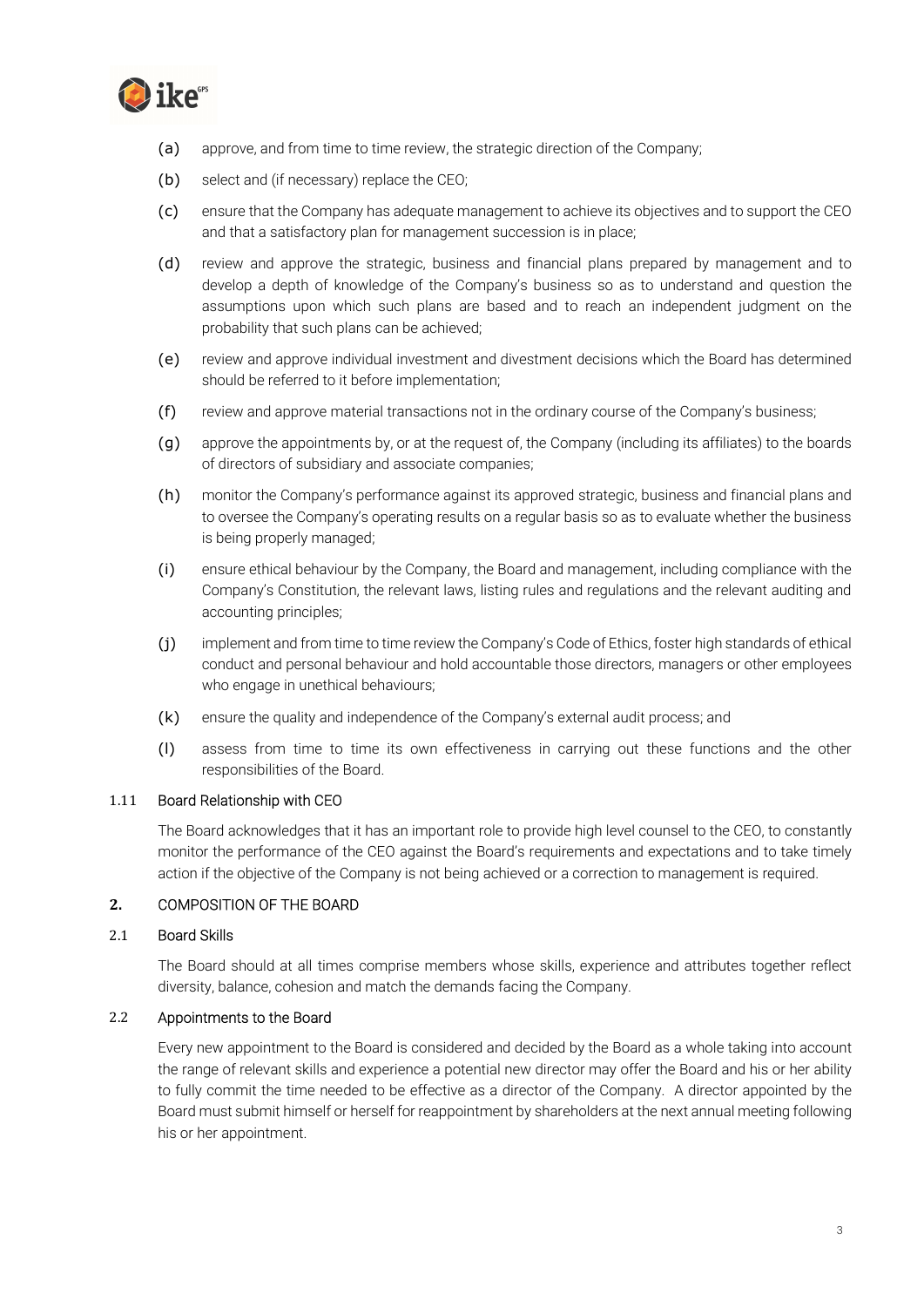

# 2.3 Board Membership

The Board has adopted the following principles:

- (a) the maximum number of directors is 8;
- (b) the Board shall maintain at least a minimum number of two Independent Directors (as defined in the Listing Rules) or where the Board comprises eight or more directors the number of Independent Directors shall be at least three or one-third of all directors (rounded down to the nearest whole number of directors), whichever is the greater;
- (c) the Chair of the Board will be a non-executive director/independent director;
- (d) at least two director must be ordinarily resident in New Zealand;
- (e) Board independence from management is vital to ensure that the Board fairly holds management accountable to shareholders. Applying this principle:
	- (i) the CEO is the only executive who may be a member of the Board; and
	- (ii) a Board member should not have a relationship with management (as defined in 3.4) that compromises his or her ability to act independently from management. In practice, however, such relationship may arise in the course of a director's tenure and procedures for dealing with these situations are contained in 3.5;
- (f) a Board member should not have any significant conflict of interest that is potentially detrimental to the Company, including:
	- (i) affiliations with competitors of the Company; and
	- (ii) affiliations with parties that are likely to be a regular counter-party to a transaction with the Company. In practice, however, such conflicts may arise in the course of a director's tenure and procedures for dealing with these situations are contained in 3.5;
- (g) control rights of shareholders (board representation) should, where possible, be aligned to cashflow rights (share ownership). Therefore, significant shareholders or shareholder groups should be represented on the Board. Nevertheless, the Board should also contain some directors not related to or affiliated with any shareholder or shareholder group in order to ensure that the interests of all shareholders are represented;
- (h) the Board seeks diversity in the skills, attributes and experience of its members across a broad range of criteria so as to represent the diversity of shareholders, business types and regions in which the Company operates;
- (i) a director must not hold office past the third annual meeting following that director's appointment or 3 years, whichever is longer. But are eligible for reappointment by shareholders; and
- (j) the Board elects a Chair and may elect a Deputy Chair, each of whom can be replaced by the Board at any time.

#### 2.4 Independence Definition

A director is regarded as having a relationship that may compromise his or her ability to act independently from management who:

- (a) has been employed by the Company in an executive capacity within the last five years;
- (b) holds 5% or more of the shares on issue in the Company;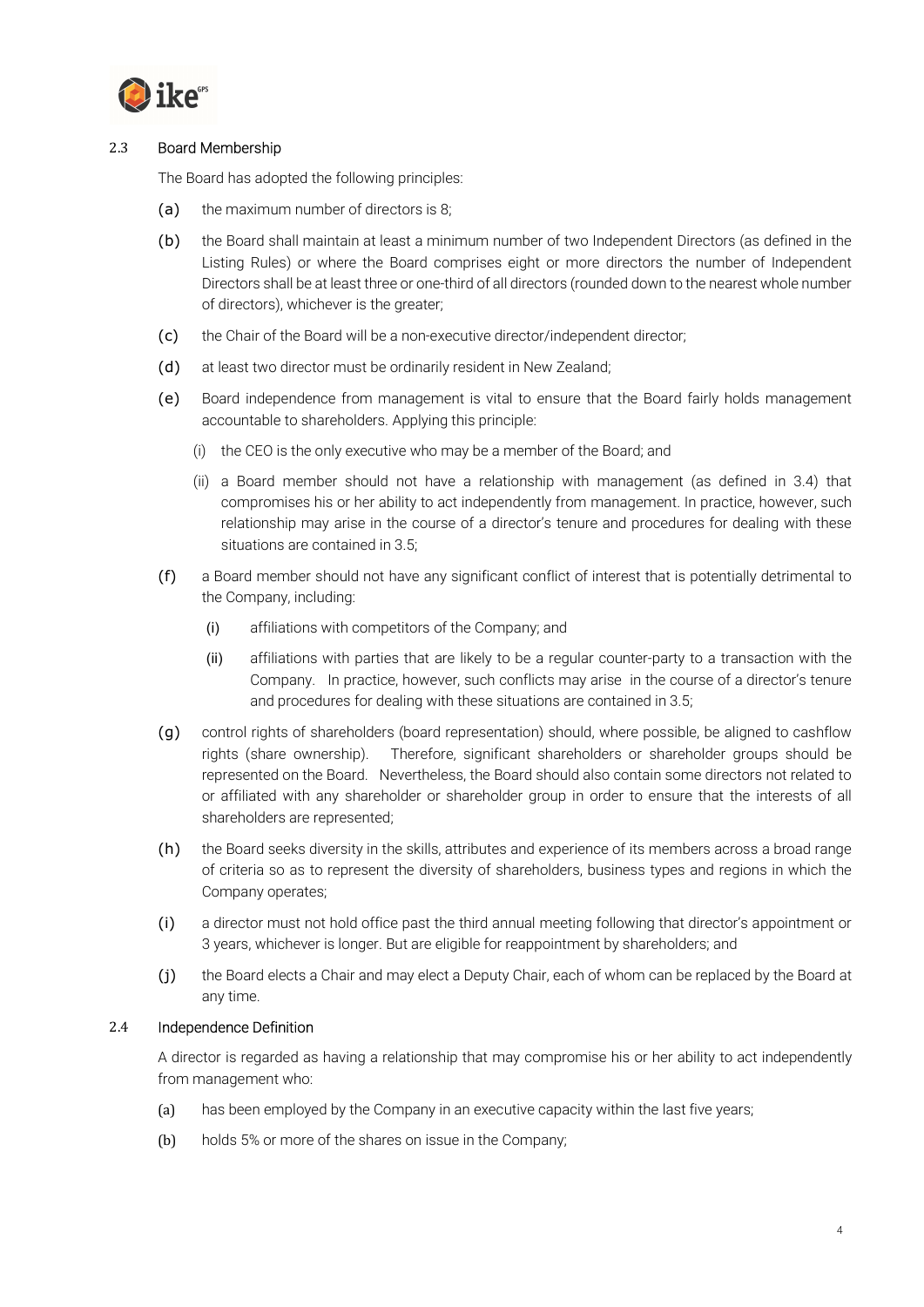

- (c) is, directly or indirectly, an adviser or consultant to the Company or a member of senior management or who has been in such a relationship within the previous three years;
- (d) has a personal service contract with the Company or a member of senior management;
- (e) within the last five years has had a significant business relationship with the Company (other than as a director) from which the director has derived or is likely to derive 10% or more of that director's annual revenue;
- (f) is employed by a corporation of which a member of senior management serves as a director;
- (g) is a member of the immediate family of any person described above; or
- (h) has had any of the relationships described above with any affiliate of the Company.

#### 2.5 Procedures

A director must declare to the Board any relationship that might compromise his or her ability to act independently from management (see 3.4) or any conflicts of interest that are potentially detrimental to the Company (see 3.3(d)). As soon as practicable thereafter the Board, or a committee of the Board established for the purpose, will meet to review the relationship or conflict and determine a process to deal with the issue.

#### 2.6 Business Relationships to be Disclosed

Before accepting appointment to the Board, and thereafter as they occur, a director is required to disclose to the Board all of his or her business relationships.

#### 2.7 Openness to Review

In considering new appointments to the Board, the Board shall take such steps as may be appropriate to ensure that the Board maintains an openness to new ideas and a willingness to critically examine its performance.

#### 2.8 Annual Report

The Company's annual report will include information about each director, identify which directors are independent and include information on the Board's appointment, training and evaluation processes.

#### 3. ROLE OF THE CHAIR

#### 3.1 Chair's Responsibilities

The Chair is responsible for coordinating the activities of the Board and has the following specific responsibilities:

- (a) to conduct meetings of the Board and of shareholders;
- (b) to schedule Board meetings in a manner that enables the Board and its Committees to perform their duties responsibly while not interfering with the flow of the Company's business;
- (c) to prepare, in consultation with the CEO, other directors and Committee chairs, the agendas for the Board and Committee meetings;
- (d) to define the quality, quantity and timeliness of the flow of information between management and the Board;
- (e) to ensure that issues raised, or information requested, by any director are responded to promptly and as fully as possible;
- (f) to approve, in consultation with the Board, the retention of consultants who report directly to the Board;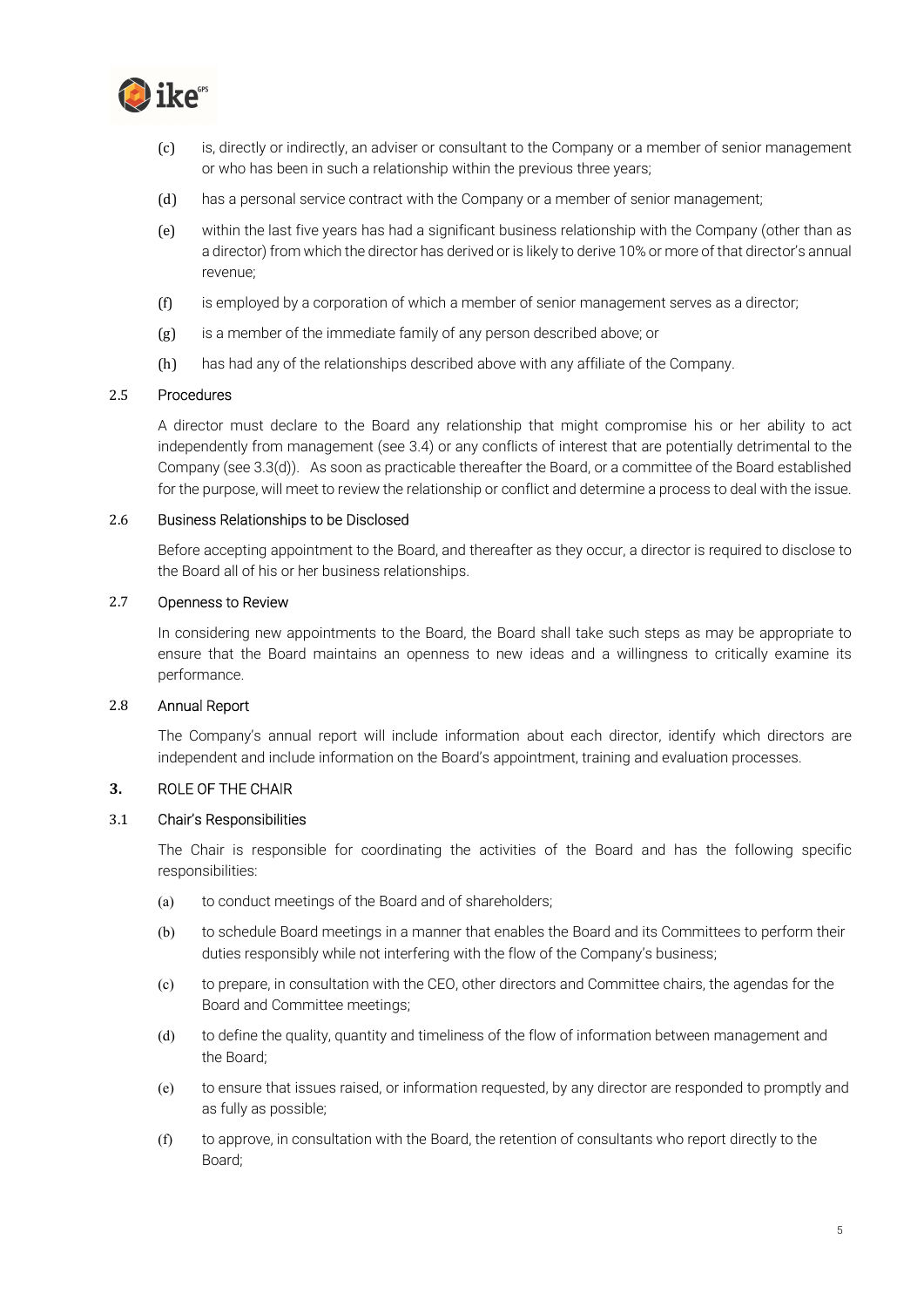

- $(g)$  to foster a constructive governance culture and assist the Board and management in assuring compliance with and implementation of this Charter and to be principally responsible for recommending revisions thereto;
- (h) to promote and maintain the independence of the Board from management;
- (i) to be principally responsible for evaluating the CEO's performance and to meet with the CEO to discuss the Board's requirements and expectations and the evaluation of the CEO's performance by the board; and
- (j) to ensure that rigorous, formal processes for evaluating the performance of the Board, Board Committees and individual directors are in place and lead these processes.

#### 3.2 Meetings of the Board

The Chair is responsible to ensure that Board meetings are sufficiently well-planned and conducted in a manner that ensures the most effective and efficient use of Board time and energy. The Chair takes particular responsibility for leading the Board and setting the tone for the conduct of its meetings and the way in which issues are debated. The Chair is responsible to ensure that adequate minutes of the proceedings of meetings of the Board are taken.

#### 3.3 Relationship with CEO

The Chair is responsible for establishing a close working relationship with the CEO and acting as his or her mentor.

#### 4. DIRECTOR EMPOWERMENT ASSURANCE

#### 4.1 Empowerment

The Board recognises that the way in which it functions impacts on how well the Board performs its role as steward of the Company. Accordingly, the Board has in place procedures to ensure that the Board meets regularly, conducts its meetings in an efficient and effective manner and that each director is fully empowered to perform his or her duties as a director of the Company and to fully participate in meetings of the Board.

#### 4.2 Meetings without CEO

The Board meets without the CEO at least once a year when the performance, evaluation and remuneration of the CEO and management are reviewed.

# 4.3 Attendance at Meetings

Directors are expected to attend all Board meetings including by joining the meeting by means of audio communication. In circumstances where a Board member is unable to attend, apologies must be given to the Chair.

#### 4.4 Convening of Meetings

Board meetings are normally convened by the Chair. Any director may request the Chair or the secretary to convene a meeting. Notice of a meeting must be given to all directors.

#### 4.5 Agenda for Meetings

The agenda for normal Board meetings is determined by the Chair. Where a director has requested a meeting the agenda will be as specified by that director. Board members are encouraged to submit items for inclusion in the agenda. In addition each Board meeting has a general business item under which directors may raise issues.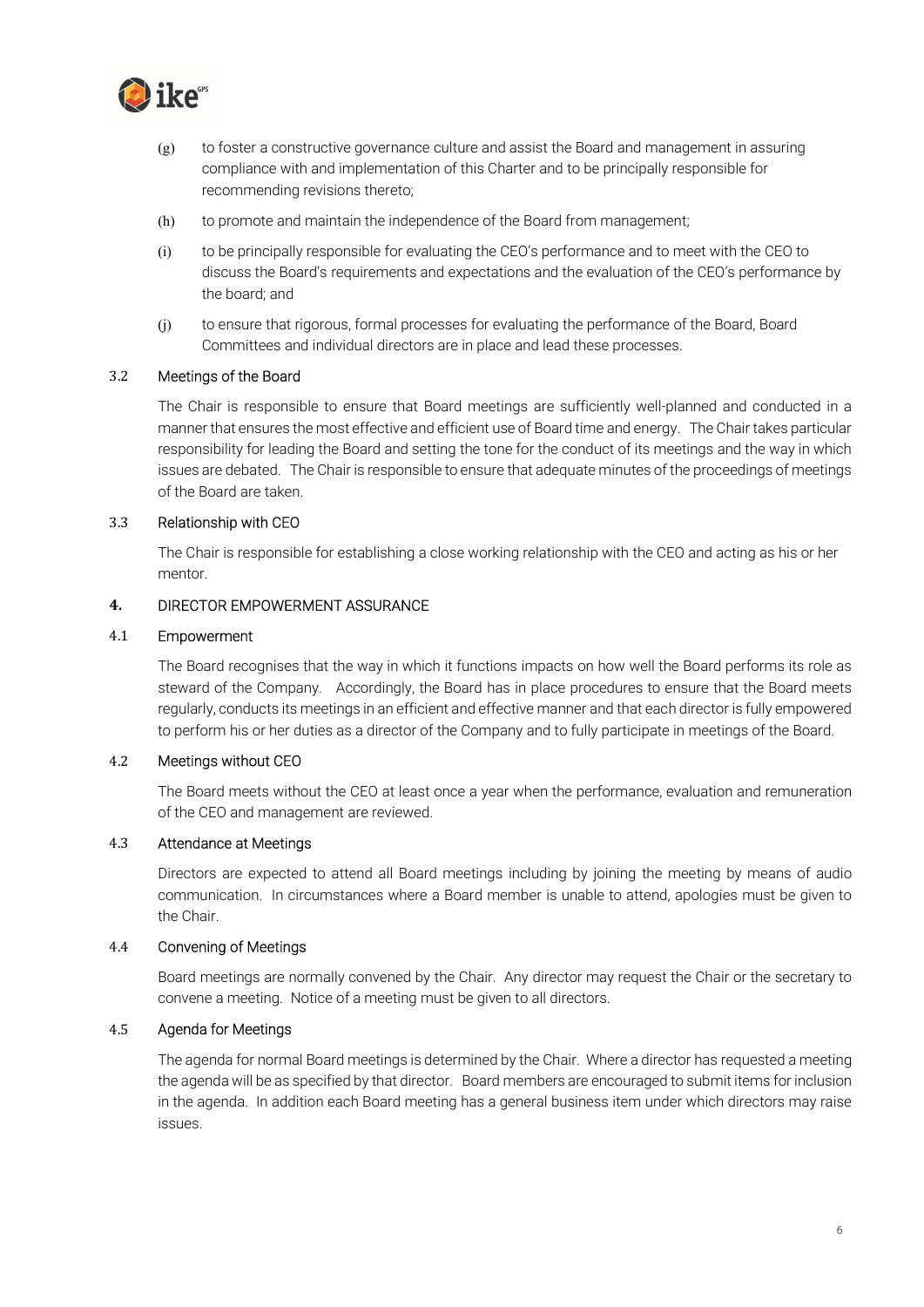

#### 4.6 Information to Directors

The Board recognises that appropriate information, provided on a timely basis, is essential to the effective discharge of its duties. The Chair and the CEO are responsible for ensuring appropriate Board papers (including any financial reports), that identify and fairly address the key issues concerning the Company, are prepared and distributed to Board members in a format and at a time that allows directors to be fully informed on the affairs of the Company and to properly prepare for discussion at Board meetings.

# 4.7 Availability of Management

The Chair, in consultation with the CEO, is responsible to ensure the availability of the CEO and management when required by the Board.

#### 4.8 Passing of Resolutions

A resolution of the Board is passed at a Board meeting by the agreement of a majority of the votes cast on it. In the case of an equality of votes the Chair does not have a casting vote.

#### 4.9 Evaluation of Information

The Board evaluates the format of the information it receives at least annually.

#### 4.10 Performance Criteria

The Board establishes and reviews from time to time performance criteria for itself and reviews its performance against those criteria at least annually.

# 4.11 Relationship with Management

The Board recognises that all directors should have access to the CEO and senior management. Each director acknowledges that the division of responsibility between Board and management must be respected. The Board reviews its relationship with management annually.

#### 4.12 Independent Advice

A director may obtain independent advice at the expense of the Company on issues related to the fulfillment of his or her duties as a director, subject to obtaining the approval of the Audit and Risk Management Committee prior to the incurrence of any advisory fees.

#### 4.13 Indemnities by Company

The Company indemnifies a director upon joining the Board to the extent provided in section 162 of the Companies Act 1993 (the Act) and it also indemnifies persons who undertake directorships of other companies at the request of the Company.

#### 4.14 Insurance by Company

The Company effects director and officers liability insurance cover for the benefit of directors and management.

# 5. DIRECTOR RESPONSIBILITIES

## 5.1 Directors Principal Duties

The directors are committed to the proper and responsible fulfillment of their duties to the Company and to the shareholders. In particular, the directors are mindful of their duties contained in the Act, the Company's Constitution and applicable listing rules which include the following:

- (a) a director, when exercising powers or performing duties, must act in good faith and in what the director believes to be the best interests of the Company;
- (b) a director must exercise a power for a proper purpose;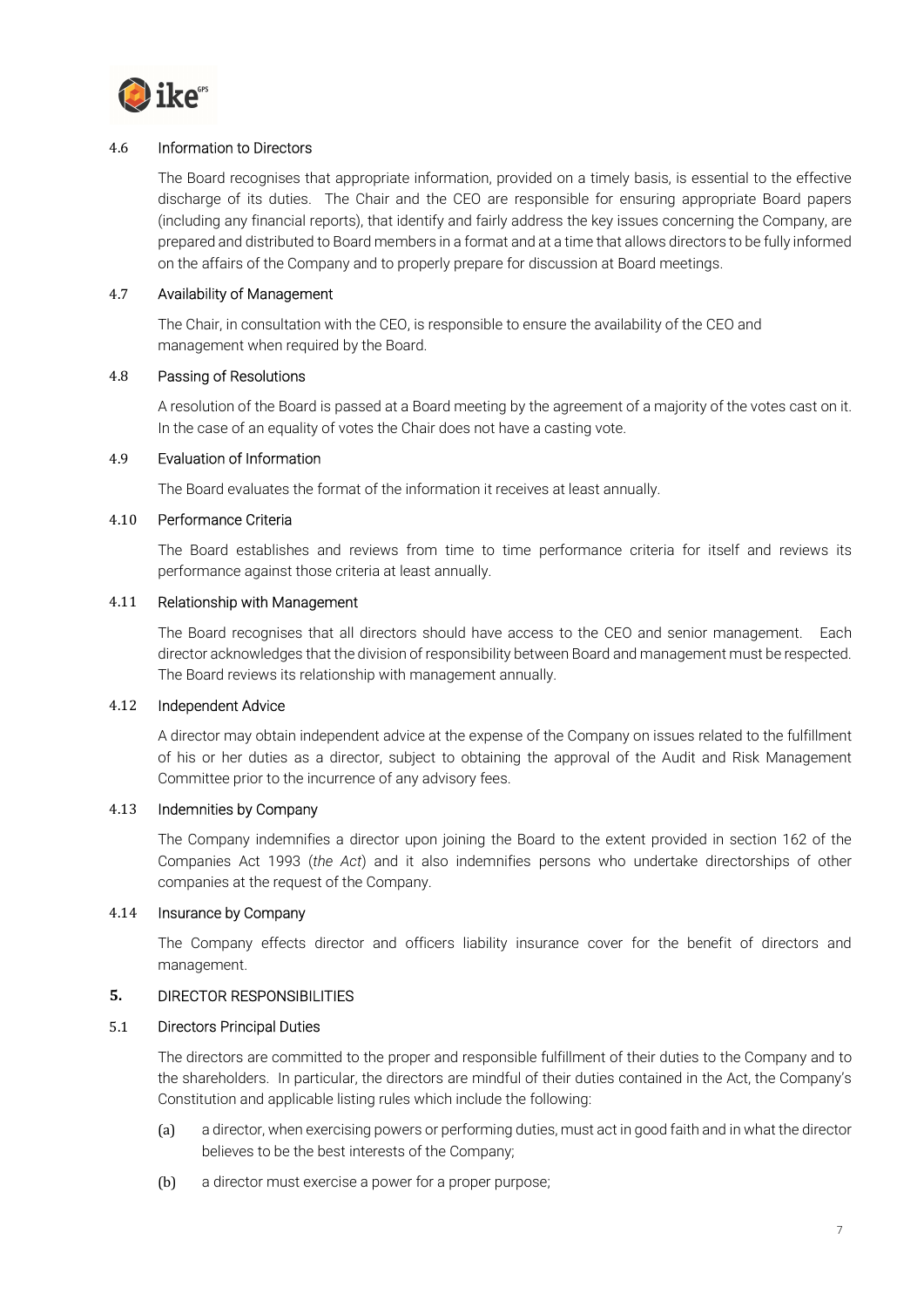

- (c) a director must not act, or agree to the Company acting, in a manner that contravenes the law or the Constitution;
- (d) a director must not:
	- (i) agree to the business of the Company being carried on in a manner likely to create a substantial risk of serious loss to the Company's creditors; or
	- (ii) cause or allow the business of the Company to be carried on in a manner likely to create a substantial risk of serious loss to the Company's creditors;
- (e) a director must not agree to the Company incurring an obligation unless the director believes at that time, on reasonable grounds, that the company will be able to perform the obligation when it is required to do so; and
- (f) a director when exercising powers or performing duties as a director, must exercise the care, diligence and skill that a reasonable director would exercise in the same circumstances taking into account, but without limitation:
	- (i) the nature of the Company;
	- (ii) the nature of the decision; and
	- (iii) the position of the director and the nature of the responsibilities undertaken by him or her.

#### 5.2 Delegation by the Board

The Board may delegate any of its powers (other than certain powers specified in the Act). However, whenever the Board delegates a power the Board remains responsible for the exercise of the power by the delegate, unless the Board:

- (a) believed on reasonable grounds that the delegate would exercise the power in conformity with the duties imposed on directors by the Act and the Constitution; and
- (b) has monitored, by means of reasonable methods properly used, the exercise of the power by the delegate.

#### 5.3 Reliance on Information

A director may rely on information, financial data and professional or expert advice given by any of the following:

- (a) an employee of the Company whom the director believes on reasonable grounds to be reliable and competent in relation to the matters concerned;
- (b) a professional advisor or expert in relation to matters which the director believes on reasonable grounds to be within the person's competence; or
- (c) any other director or committee of directors upon which the director did not serve in relation to matters within the director's or committee's delegated authority.

A director may only rely on others, as described above, if the director:

- (i) acts in good faith;
- (ii) makes proper enquiry where the need for enquiry is indicated by the circumstances; and
- (iii) has no knowledge that such reliance is unwarranted.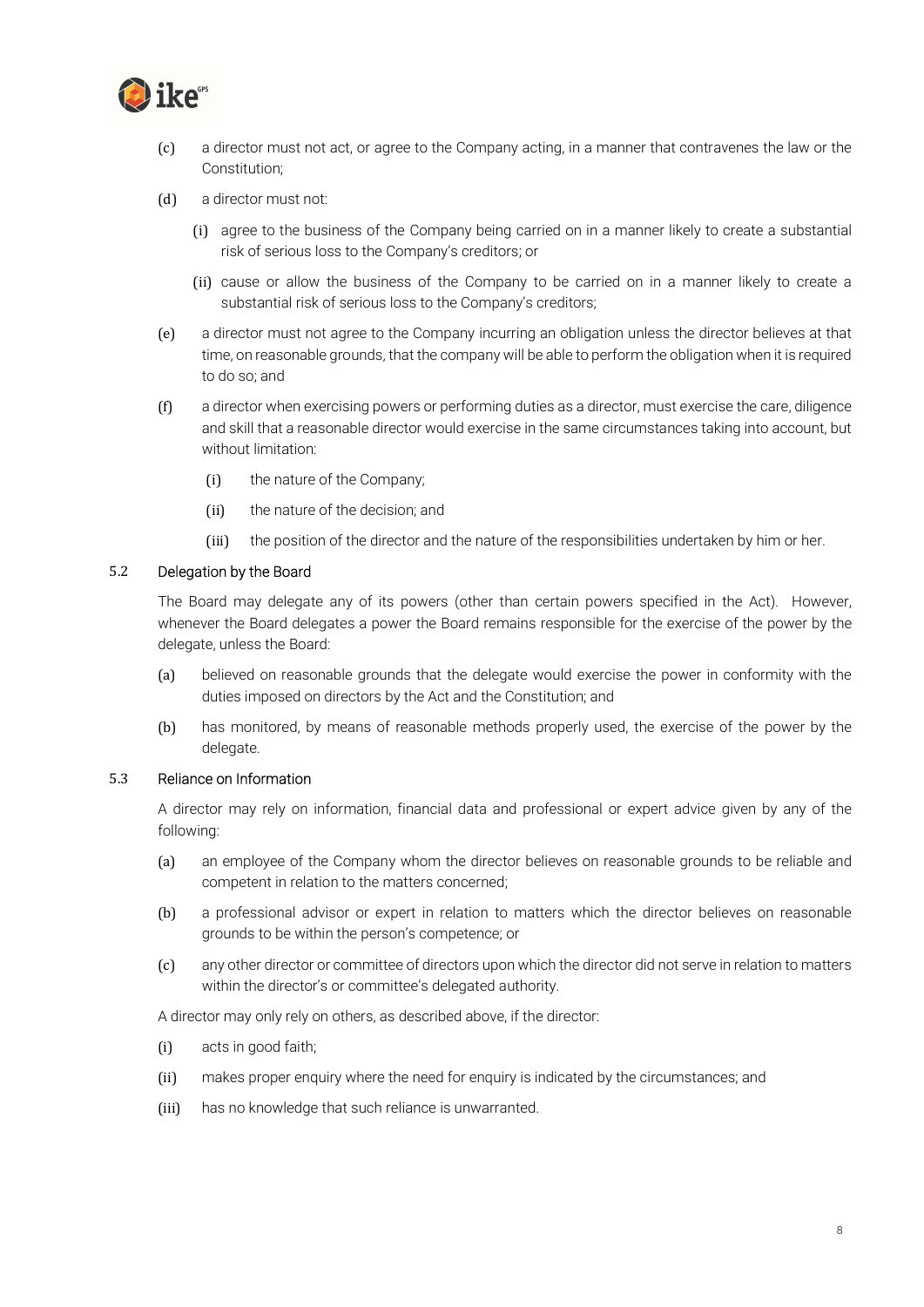

# 5.4 Confidentiality of Company Information

A director who has confidential information in his or her capacity as a director must not disclose that information to any person, make use of or act on that information, except:

- (a) for the purposes of the Company;
- (b) as required or permitted by law; and
- (c) in complying with the director's obligation to disclose his or her interest in a transaction with the Company.

#### 5.5 Authorised Disclosure of Information

A director may disclose information to a person whose interests the director represents, and may disclose, make use of, or act on information if:

- (a) particulars of the disclosure, use, or act are entered in the Interests Register (see 7.4); and
- (b) the disclosure, use, or act will not be likely to prejudice the Company.

# 5.6 Securities Trading Policy and Guidelines

The Board of the Company has implemented a formal procedure to handle the trading in the Company's listed securities by directors and employees and advisers of the Company and any subsidiaries. All directors, officers, employees, contractors and advisers of the Company and any subsidiaries must comply with these procedures.

#### 5.7 Inside Information

If a director has inside information on the Company (or another public issuer) he or she must not trade in, or tip others to trade in, the securities of the Company (or another public issuer).

#### 5.8 Resigning Director

A director who resigns before the expiry of his or her term will identify to the Board his or her reasons for early retirement.

## 6. CONFLICTS OF INTEREST

#### 6.1 General Conflicts

A director should not have any significant conflict of interest that is potentially detrimental to the Company, including:

- (a) material affiliations with competitors of the Company;
- (b) material affiliations with parties that are likely to be a regular counterparty to a transaction with the Company;

in either of these events a director should consider their ongoing role on the board.

#### 6.2 Disclosure of Interest

A director who is interested in a transaction with the Company must immediately disclose to the Board the nature, monetary value and extent of the interest.

#### 6.3 Participation at Meetings

A director who is interested in a transaction with the Company may attend and participate at a Board meeting at which the transaction is discussed. However, such a director is not counted in the quorum and may not vote in respect of the transaction, unless it is one in respect of which directors are expressly required by the Act to sign a certificate.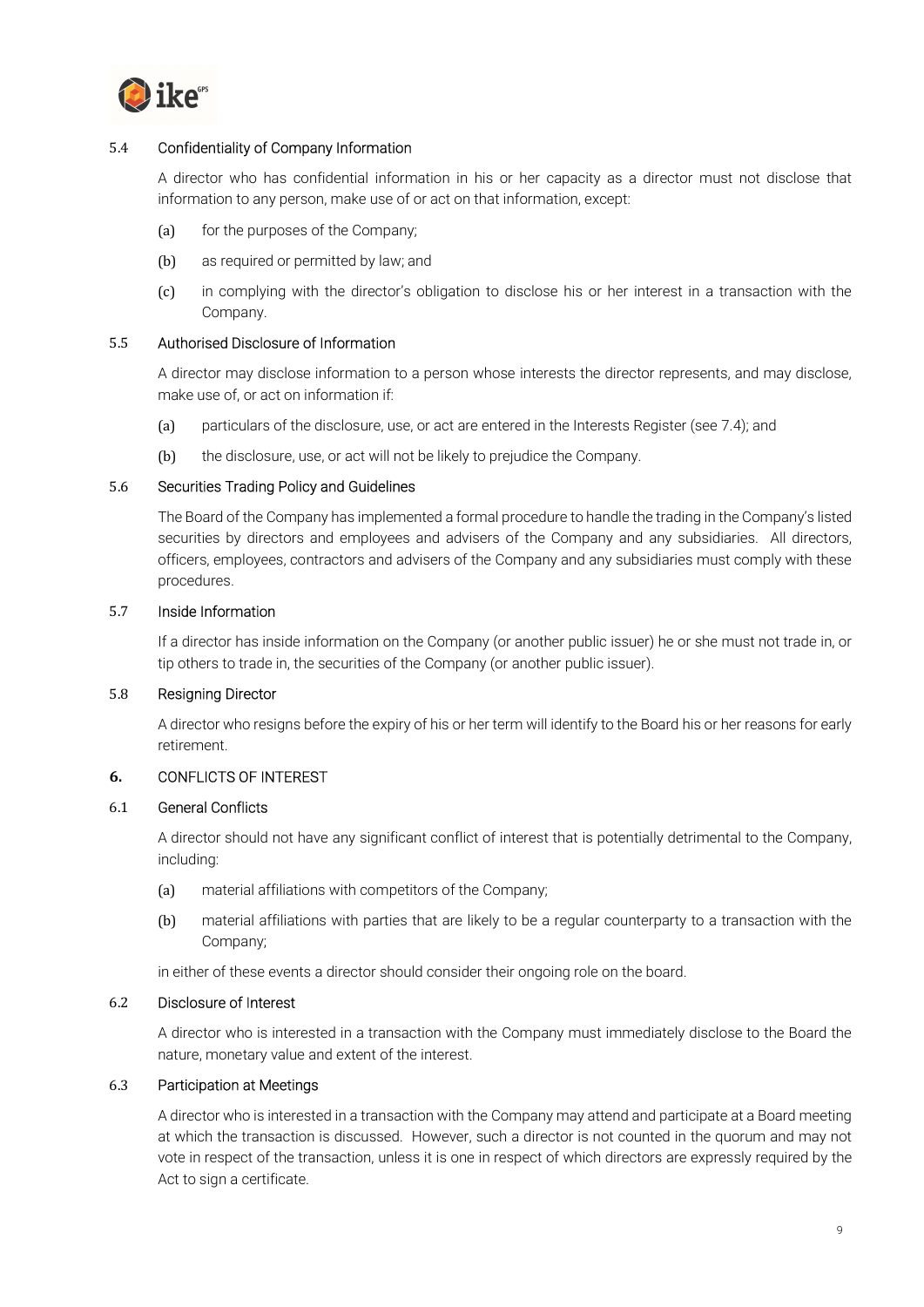

# 6.4 Interests Register

The Board maintains an Interests Register in which are entered the required disclosures made by directors in respect of matters relating to the Company. Entries in the Interests Register are disclosed in the next annual report.

# 6.5 Acting at Arms-length

A director who, either directly or indirectly, provides goods or services to the Company or an affiliate of the Company must act on an arms-length basis and not use his or her position as a director to influence commercial decisions by the Company or the affiliate.

#### 6.6 Director Not to Act as a Consultant

A director, directly or indirectly, may not act as a consultant to the Company.

# 7. COMMITTEES OF THE BOARD

# 7.1 Purpose of Committees

The use of Committees allows issues requiring detailed consideration to be dealt with separately by members of the Board with specialist knowledge and experience, thereby enhancing the efficiency and effectiveness of the Board. However the Board retains ultimate responsibility for the functions of its Committees and determines their responsibilities.

# 7.2 Exclusive Board Matters

Issues relating to the Company's mission, appointments to the Board, strategy, business and financial plans are dealt with directly by the Board.

# 7.3 Committees of the Board

The Board has constituted two standings Committee being the Audit and Risk Management Committee, and the Nominations and Remuneration Committee. From time to time the Board may constitute any ad hoc Committee to deal with a particular issue facing it which requires specialist knowledge and experience.

# 7.4 Composition of Committees

Each standing Committee comprises at least two directors. The CEO may not be a member of the Audit and Risk Management Committee. Only directors may be members of a Committee, but the alternate of a director may take the place of that director where required.

### 7.5 Attendance at Meetings

In order to be fully informed on the matters for consideration a Committee member may require the attendance of any of the CEO, management, the Company's auditors and advisers.

#### 7.6 Review of Committees by Board

The Board will regularly review the performance of the two standing Committees (being the Nominations and Remuneration Committee and the Audit and Risk Management Committee in accordance with the respective charters for each Committee and this Charter.

# 7.7 Publication of Committee members

The Board will identify the members of the Nomination and Remuneration Committee and the Audit and Risk Management Committee in the Company's annual report.

#### 7.8 Audit and Risk Management Committee

The Audit and Risk Management Committee is responsible for: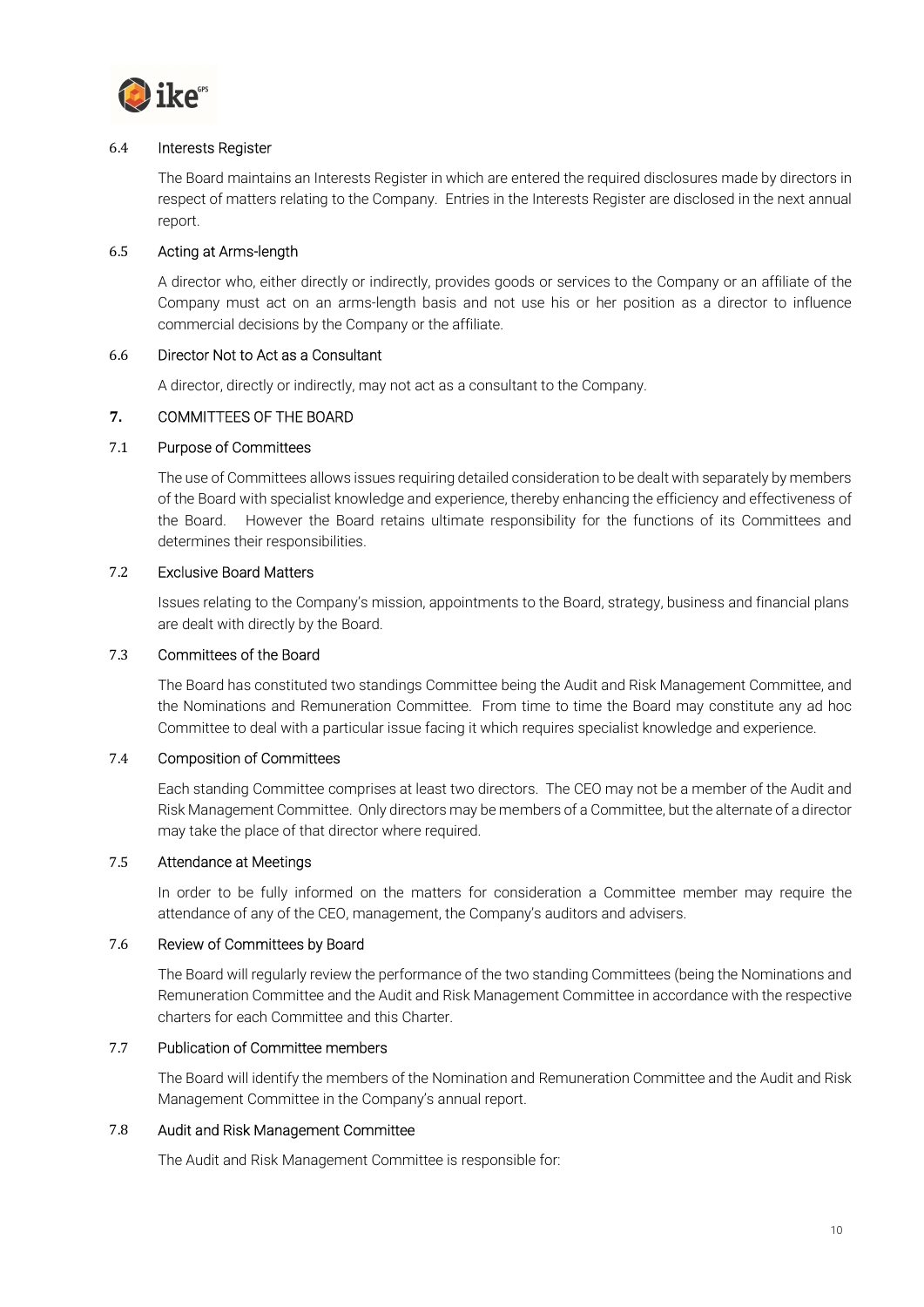

- (a) monitoring all aspects of the external audit of the Company's affairs;
- (b) reviewing the half year and annual financial statements, and any other financial statements to be released by the Company, before submission to the Board;
- (c) reviewing any non-routine statements to be issued by the Company;
- (d) regularly reviewing the Company's internal controls and systems;
- (e) monitoring and regularly reviewing the authorities, delegations and procedures under which the Company may be committed;
- (f) considering the findings of any internal investigations and management's response thereto;
- (g) monitoring compliance by the Company with its Constitution, applicable laws and regulations and stock exchange requirements;
- (h) promoting integrity in all aspects of the Company's financial reporting; and
- (i) establishing and regularly reviewing a procedure to identify other situations or circumstances in which the Company may be materially at risk and initiating appropriate action through the Board or the CEO.

#### 7.9 Audit and Risk Management Committee Procedure

In carrying out the responsibilities the Audit and Risk Management Committee will:

- (a) meet at least once a year with the auditors and without the CEO or management being present;
- (b) convene a meeting if the auditors so request;
- (c) communicate the outcome of the meeting to the Chair as soon as practicable after the meeting;
- (d) regularly report to the Board on the operation of the Company's risk management and internal control processes; and
- (e) provide sufficient information to the Board to allow the Board to report annually to shareholders and stakeholders on risk identification and management procedures and relevant internal controls of the Company.

#### 7.10 Audit and Risk Management Committee Charter

The Audit and Risk Management Committee shall produce a written charter that outlines the Audit and Risk Management Committee's authority, duties, responsibilities and relationship with the Board. The Audit and Risk Management Committee charter shall be readily available to shareholders.

#### 7.11 Composition of the Audit and Risk Management Committee

The Audit and Risk Management Committee shall comprise of directors (a majority of whom are to be independent) and at least one director who has a recognised form of financial expertise.

#### 7.12 Nominations and Remuneration Committee

The Nominations and Remuneration Committee is responsible for ensuring that the Company has appropriate employment practices including:

- (a) reviewing and advising the Board on the terms of appointment and remuneration of employees of the Company and its subsidiaries including executive directors;
- (b) overseeing and setting remuneration policy and practices across the group making recommendations to the Board on the remuneration of non-executive directors;
- (c) reviewing working environments and succession planning for management;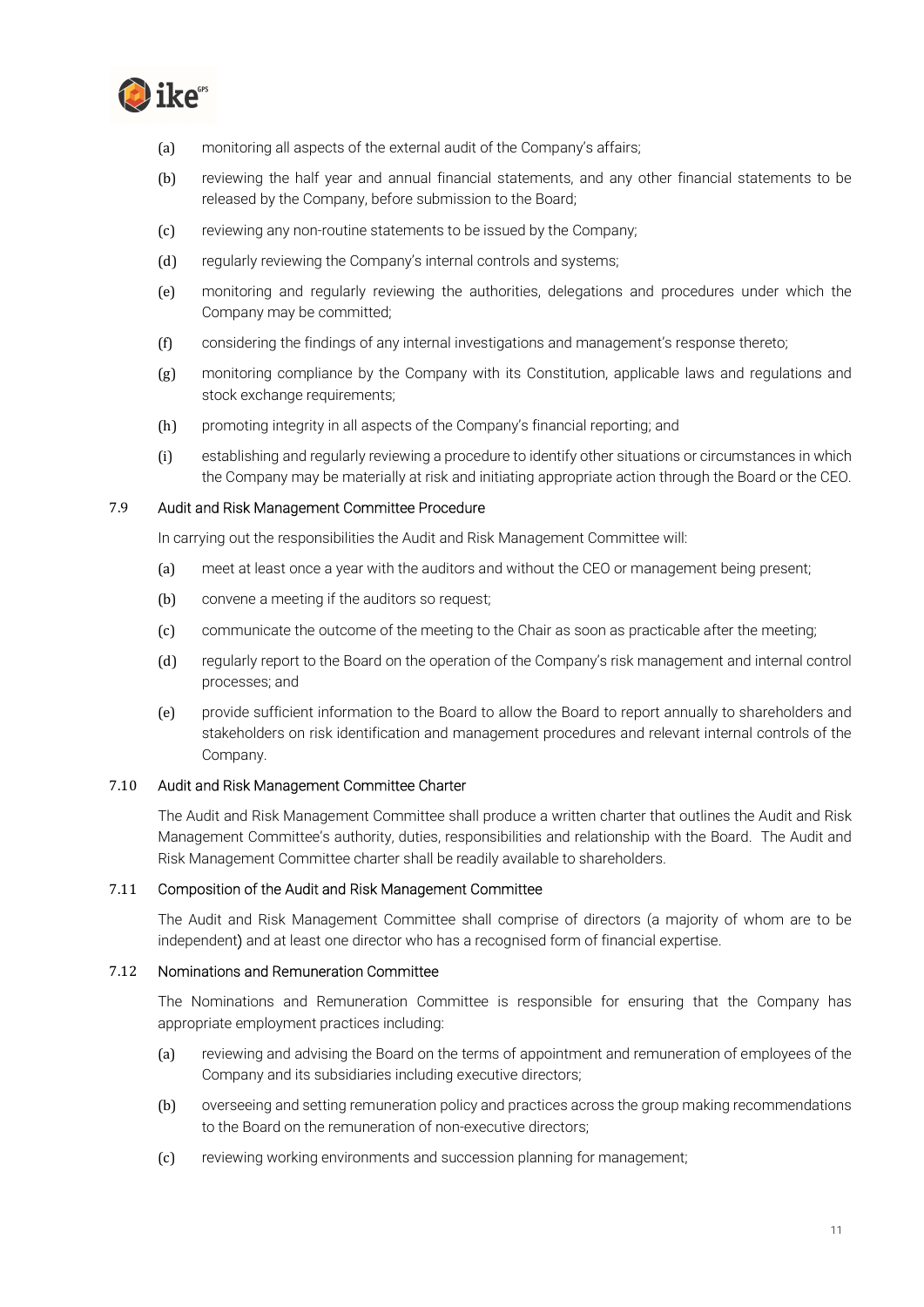

- (d) reviewing the terms of the employment arrangements with management so as to develop consistent group-wide employment practices subject to regional differences;
- (e) advising the Board on the remuneration of its members, the CEO and senior management;
- (f) recommending director appointments to the Board; and
- (g) establishing a formal and transparent process for the nomination and appointment of directors.

#### 7.13 Nominations and Remuneration Committee Charter

The Nominations and Remuneration Committee shall produce a written charter that outlines the Nominations and Remuneration Committee's authority, duties, responsibilities and relationship with the Board. The Nominations and Remuneration Committee charter shall be readily available to shareholders.

#### 7.14 Composition of Nominations and Remuneration Committee

The Nominations and Remuneration Committee shall comprise a majority of non-executive independent directors.

#### 7.15 Minutes

Minutes of the proceedings of every Committee meeting shall be taken and circulated to each member of the Board.

#### 8. THE CHIEF EXECUTIVE OFFICER

#### 8.1 Responsibilities of CEO

The CEO is the senior executive of the Company and is responsible for:

- (a) formulating the vision for the Company;
- (b) recommending policy and the strategic direction of the Company for approval by the Board;
- (c) providing management of the day to day operations of the Company; and
- (d) acting as the spokesperson of the Company.

#### 8.2 No Appointment as Chair

The CEO is not eligible to be appointed as the Chair. A Chair may, however, assume the post of CEO concurrently on a temporary basis when the post of CEO is vacant, for a period not longer than six months. After the initial period of six months, if a CEO has not been appointed, the Board may extend the Chair's CEO post for another maximum period of six months.

#### 8.3 Independence of the Board

The CEO undertakes to respect the independence of directors so as to permit the Board to challenge management decisions objectively and evaluate corporate performance.

#### 8.4 Other Boards

The CEO will not accept appointment to the board of other companies except for family companies and directorships undertaken at the request of the Company where the Company has a significant interest, except with the consent of the Board.

#### 8.5 Disclosure

The period of the CEO's employment contract will be disclosed in each annual report.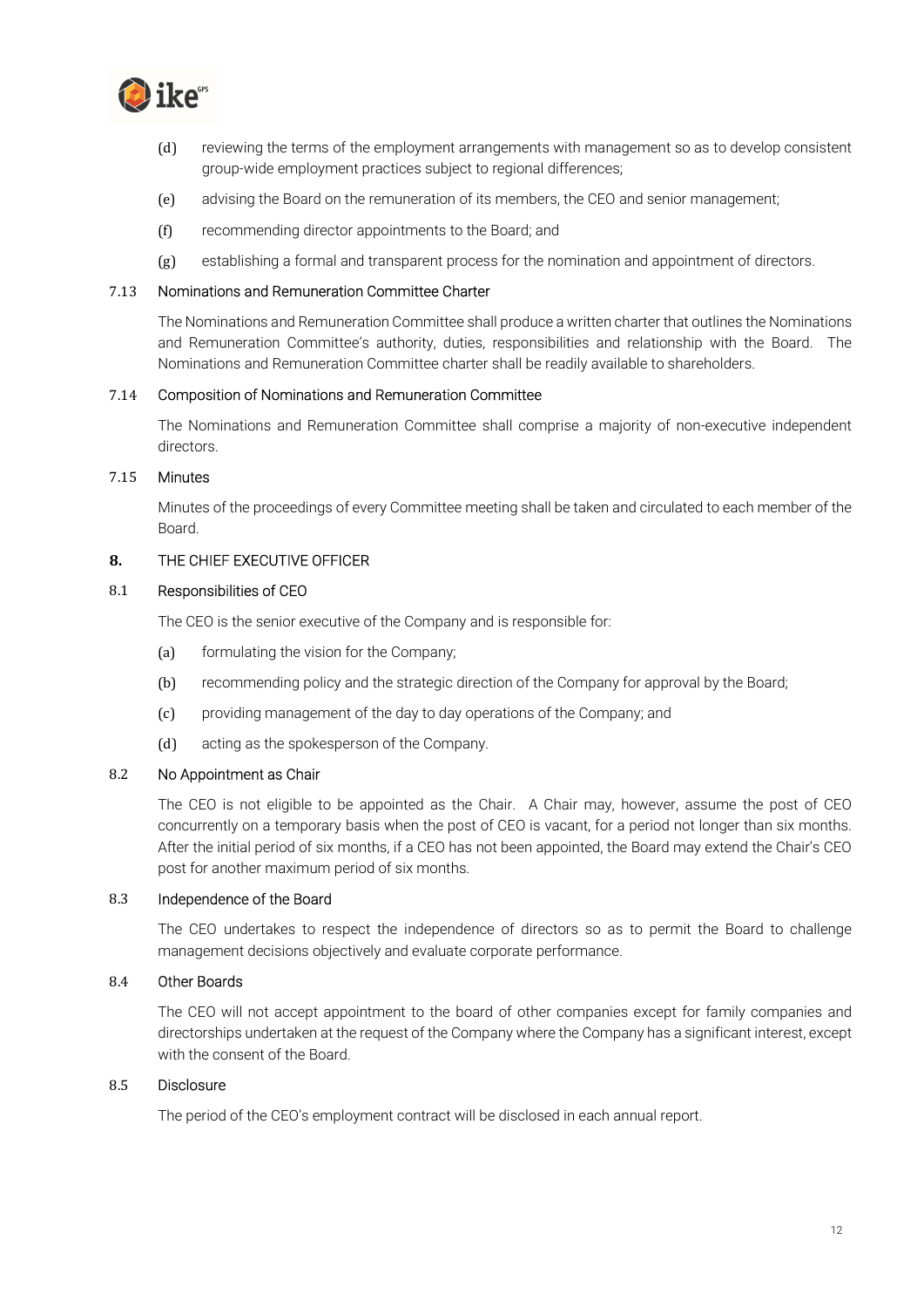

# 9. SHAREHOLDER PARTICIPATION

#### 9.1 Constitution

The rights of shareholders are referred to in the Company's Constitution which is available to all shareholders and in the Act and applicable listing rules.

# 9.2 Board Accountable to Shareholders

The Board is appointed by, and accountable to, shareholders.

# 9.3 Reports to Shareholders

The Board values the opportunity to give comprehensive yet accessible interim and full year reports to shareholders and to meet with them annually.

# 9.4 Annual Meeting

The Board recognises that the annual meeting is an important forum at which shareholders can meet with the Board and it encourages shareholders to use the forum to ask questions and make comments on the performance of the Company.

# 9.5 Directors Attendance

In usual circumstances all directors will attend the annual meeting.

# 9.6 Questions from Shareholders

The Board welcomes input from shareholders and encourages shareholders to submit questions in writing prior to the annual meeting so that an informed answer can be given at the meeting. The Board will ensure that the Company's external auditors are available for questioning by shareholders at the annual meeting.

#### 9.7 Questions not fully Answered

Questions which are not fully answered at a meeting will be replied to in writing as soon as practicable after the meeting subject to the Company's confidentiality obligations to third parties.

### 9.8 Company website

The Board recognises that maintaining an up-to-date website is an important way in which shareholders can readily access key information (including annual reports) about the Company.

# 10. REPORTING AND DISCLOSURE

#### 10.1 Annual Report

In addition to all information required by law, the Board acknowledges that the Company's annual report should include sufficient meaningful information to enable shareholders and stakeholders to be well informed on the affairs of the Company.

#### 10.2 Financial Reports

The CEO and at least one director of the Company shall certify in the published financial reports of the Company that the reports comply with generally accepted accounting standards and present a true and fair view of the financial affairs of the Company.

#### 10.3 Continuous Disclosure

The Chief Financial Officer shall be responsible for the Company's compliance with statutory and NZX continuous disclosure requirements and the Board shall be advised of, and consider, continuous disclosure issues at each Board meeting.